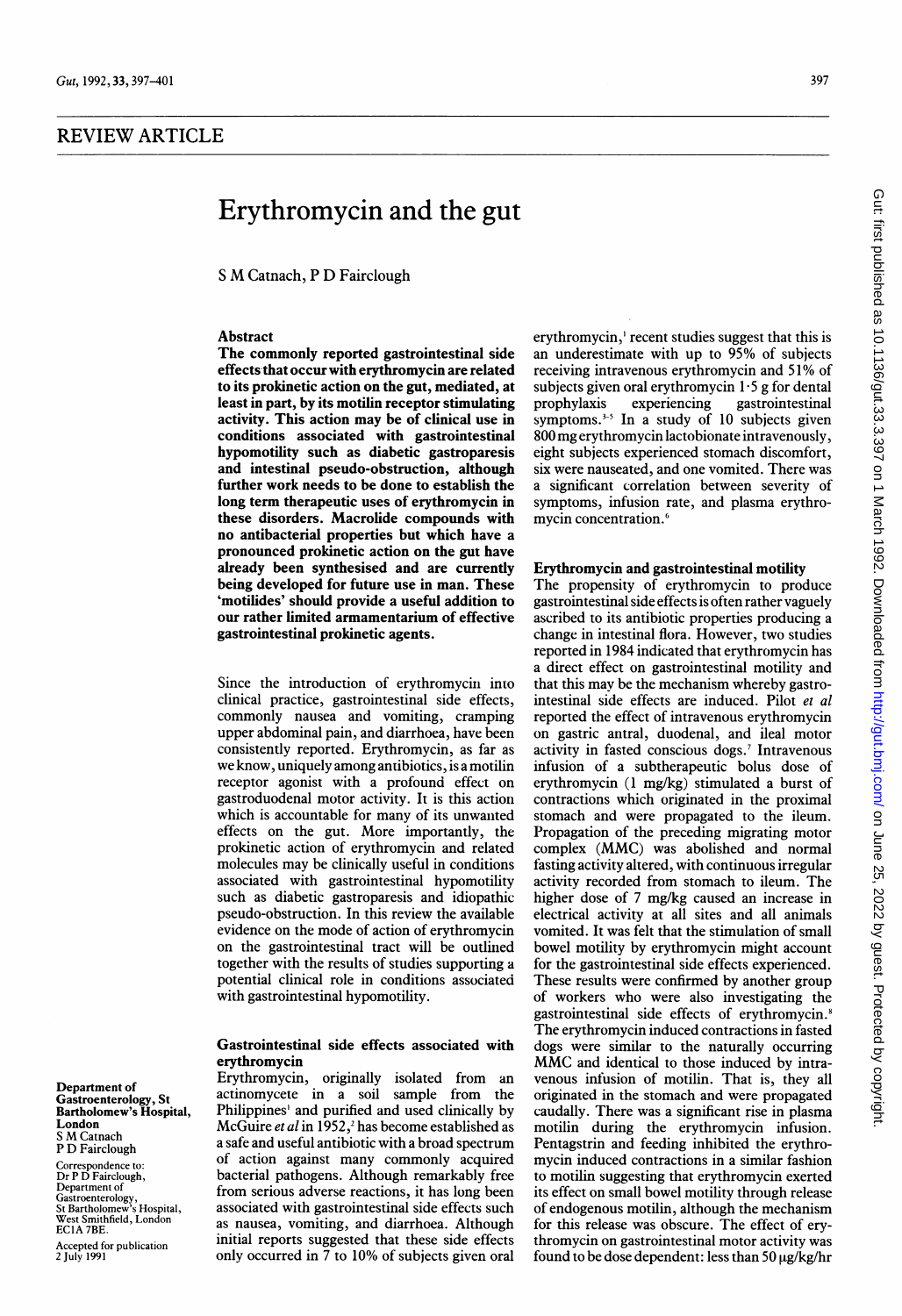failed to stimulate motor activity while doses of  $200-400$   $\mu$ g/kg/hr induced strong contractions which failed to migrate to the upper jejunum.

Erythromycin has similar effects on antroduodenal motility in man, doses of 1-3 mg/kg/hr stimulating MMC-like motor activity.<sup>9-10</sup> Plasma motilin, however, does not rise with erythromycin in man, suggesting that erythromycin may stimulate MMC activity in man in a different way to the dog.

Otterson and Sarna have reported in more detail the effect of erythromycin on gastrointestinal motor activity in the dog, using different doses of oral and intravenous preparations.'1 Low doses (1 mg/kg) induced premature MMCs and also slowed the migration velocity of the MMC. At higher doses, erythromycin did not induce a premature MM $\check{\rm C}$ but altered the cycle length of the first MMC to occur after erythromycin administration. At all doses erythromycin disrupted the MMC in progress. Erythromycin also disrupted the normal electrical control activity (ECA) of the proximal small bowel and induced what Sarna has described as 'amyogenesia' - contractions which occur without the spatial and temporal control of the ECA and are usually disorganised.

#### Other sites of action of erythromycin on the gastrointestinal tract

Since the description of the effect of erythromycin on antroduodenal motor activity, other areas of the gastrointestinal tract have been studied. The ability of erythromycin to cause motor contraction varies from one region of the gut to another and in the rabbit, at least, this variability has been shown to correlate with motilin receptor concentration. <sup>12</sup> <sup>13</sup>

Erythromycin increases lower oesophageal sphincter pressure in man in the fasting and fed state, but has no effect on oesophageal body peristalsis.<sup>14 15</sup> The effect of erythromycin on the lower oesophageal sphincter can be blocked by atropine, suggesting that it is vagally mediated.<sup>15</sup>

Colonic motor activity in the rabbit is stimulated in vitro by erythromycin." Erythromycin induced strong contractions in proximal colonic muscle strips which became less pronounced distally until strong contractions were again induced in the most distal part of the colon. Binding studies with homogenates of colonic smooth muscle incubated with radiolabelled motilin showed significantly more binding sites in the distal than in the proximal colon. As in other areas of the gut, erythromycin binds to motilin receptors in the rabbit colon."' Using ingested radio-opaque markers these authors showed that oral erythromycin reduces transit time in the right colon in human volunteers. The subjects also noted an increase in stool frequency.

Interdigestive gall bladder motility in many species, including man, is related to antroduodenal motor activity, the gall bladder partially emptying in synchrony with phase II of the MMC. This evidence, together with studies showing that motilin given intravenously will provoke gall bladder contraction, allowed us to speculate that erythromycin may have an effect

on the gall bladder. We have reported the results of a preliminary study of the effect of erythromycin on gall bladder motor function in man, in normal and gall stone subjects.<sup>18</sup> Oral erythromycin reduced both the fasting gall bladder volume and the residual volume after a liquid test meal without altering the rate of gall bladder emptying. Like others, we observed a subset of gall stone patients who had impaired gall bladder emptying, and interestingly this motility defect was completely reversed by erythromycin. The effect on gall bladder fasting. and residual volumes was maintained after a month of intermittent administration of oral erythromycin (500 mg three times a week), at least in the normal subjects.<sup>19</sup>

In vitro studies in the opossum have shown that erythromycin has a similar effect to motilin on sphincter of Oddi muscle strips, increasing tone and peak tension. These contractions are dependent on extracellular calcium.<sup>20</sup>

#### Mechanisms of action of erythromycin on gastrointestinal motility: evidence that erythromycin is a motilin receptor agonist

The characteristics of the motor stimulating action of erythromycin on the gastrointestinal tract are similar to those of motilin; however, although plasma motilin values are increased in dogs by erythromycin this does not seem to be so in man.9 '° Erythromycin may, however, act as a motilin receptor agonist and indeed there is good evidence that this is so. Erythromycin causes a dose dependent contraction of isolated rabbit duodenal muscle strips, and (to a lesser extent) of stomach, proximal, and distal ileal and colonic muscle strips.'2 This effect is species specific; in contrast to the rabbit, rat and guinea pig smooth muscle strips do not contract in the presence of erythromycin. Motilin shows a similar species specificity and activity profile. The smooth muscle contractions in the rabbit were not inhibited by atropine, hexamethonium, naloxone, diphenhydramine, methysergide, procaine, trypsin, indomethacin, or sodium nitroprusside but were blocked by nifedipine, indicating that the action of erythromycin is calcium dependent.<sup>21</sup>

Erythromycin therefore seems to act directly on the smooth muscle cell, possibly via the motilin receptor, and work by Depoortere et al in Belgium<sup>22</sup> and Kondo et al in Japan supports this hypothesis.23 Rabbit duodenal smooth muscle showed a similar contractile dose response curve to erythromycin and motilin and erythromycin displaced iodinated motilin from the preparation. Furthermore, the ability of structural analogues of erythromycin to cause smooth muscle contraction is perfectly correlated with their ability to displace motilin. Kondo et al have shown that erythromycin and related compounds inhibit the binding of radiolabelled motilin to smooth muscle in a dose dependent fashion and that the inhibitory activity is not related to antibacterial activity. One derivative of erythromycin, EM-536, with no antibacterial activity, has motilin-like activity 2890 times as high as that of erythromycin and of a similar order of magnitude to motilin itself. The actions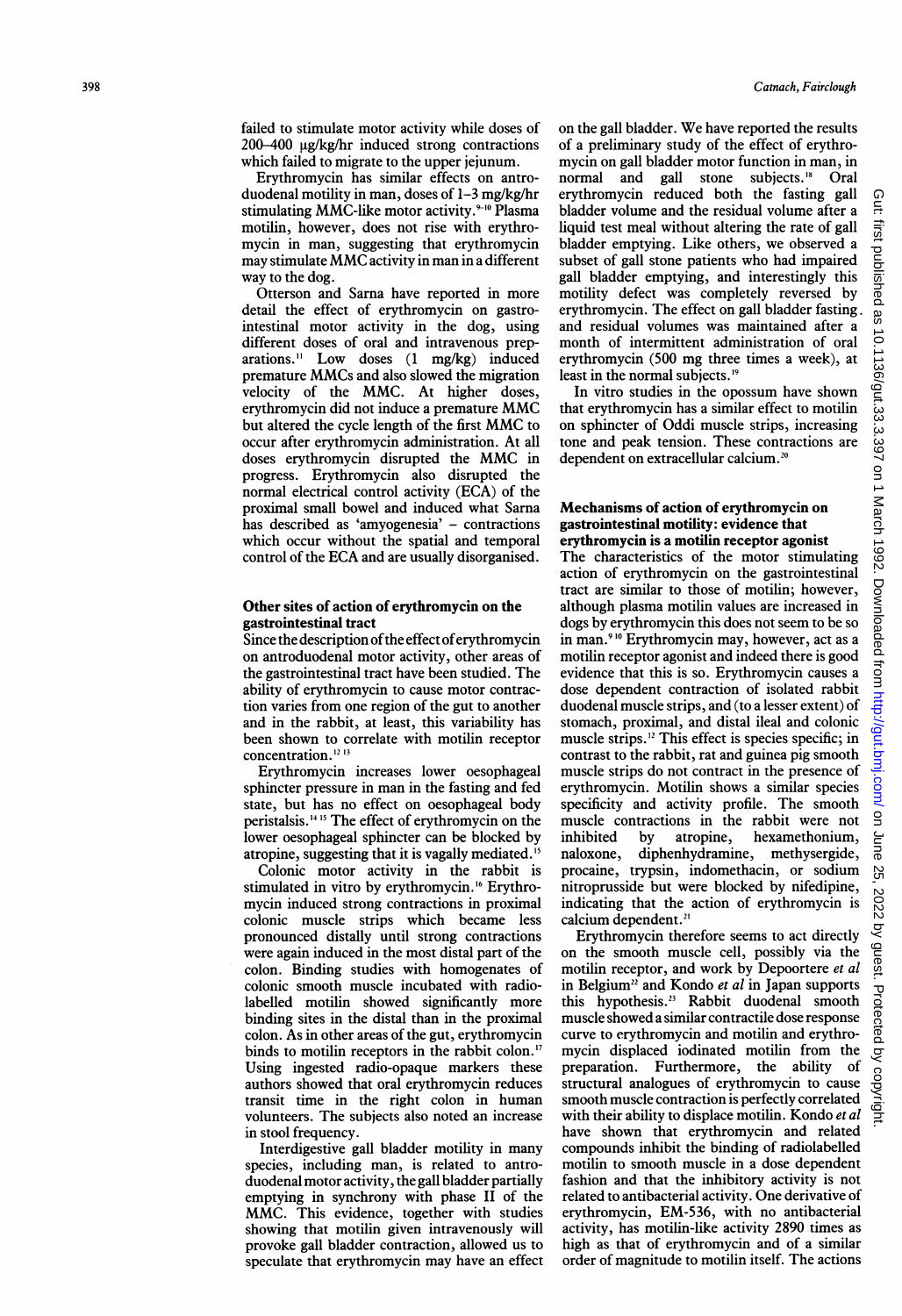of motilin and erythromycin on rabbit duodenal muscle contraction are additive and the contractions induced by erythromycin are insensitive to pretreatment with tetrodotoxin or atropine."2 Erythromycin and its analogues therefore seem to stimulate gastrointestinal contraction in vitro by acting directly on the motilin receptor on smooth muscle via a calcium dependent system. Neural mechanisms do not appear to be involved.

# Structure-activity relations of the action of macrolides on gastrointestinal motor activity

Erythromycin is a 'macrolide' compound, so called because of the giant lactone nucleus consisting of 14 carbon atoms joined in a ring. Macrolides fall into two categories depending upon the number of carbon atoms in the lactone ring; either 14 or 16. Sugar molecules – either a dimethylaminosugar or neutral sugar – are bound to the lactone ring in glycosidic linkage. 14 membered macrolides usually have a dimethylaminosugar (desosamine) and neutral sugar linked to the lactone ring in parallel at C-5 and C-3. In 16-membered compounds, the dimethylaminosugar (mycaminose) is bound to the lactone ring at C-5 and a neutralsugar (mycarose) is bound at C-4 prime (see figure). Compounds within these two groups may have variations on this basic structure. Acetylspiramycin, for example, has an additional neutralsugar, forosamine, bound at C-9 of the lactone ring, while tylosin has mycinose, also a neutral sugar, bound at C-14.

Macrolides other than erythromycin have been investigated for their ability to produce gastrointestinal side effects and to stimulate antroduodenal contraction. The 16-membered  $macro$ ides josamycin, $24$  spiramycin, $25$  leucomycin, acetylspiramycin, and tylosin<sup>26</sup> have no effect on gastrointestinal contractile activity. Furthermore, these compounds are not associated with side effects in clinical use. Oleandomycin, however, which has a 14 membered lactone ring, was found to stimulate antral motor activity in the dog in a similar fashion to erythromycin, although the minimum



dose required to do this was 20 times greater than for erythromycin.26

These studies suggest that the molecular structure of the macrolide is critical in determining its ability to stimulate gastrointestinal motor activity and that a 14-membered lactone ring and a dimethylaminosugar at C-S and neutral sugar at C-3, in glycosidic linkage are vital in conferring MMC stimulating activity. Although the difference in structure between erythromycin and oleandomycin is small, with variation only in the radicals bound at C-8, this seems to be important in determining the ability to cause gastrointestinal contraction. Intravenous infusion of oleandomycin, like erythromycin (but not the 16-membered macrolides) significantly raised plasma motilin concentrations in the dog<sup>26</sup> suggesting that the 14-membered but not the 16 membered macrolides were able to stimulate gastrointestinal motor activity by inducing the release of endogenous motilin.

The motilin receptor has not yet been isolated and nothing is known about its structure. Motilin, a 22 amino acid peptide, has been sequenced and although the amino acids involved in binding to the receptor have not been identified, studies of the contractile effects of motilin fragments suggest that both the  $NH_2$ and COOH-terminals are necessary to activate the receptor.<sup>27</sup> The molecular structure of erythromycin is very different to that of motilin yet their spatial configuration and charge distribution must be similar in order to activate the same receptor.

In vivo studies in dogs showing that erythromycin releases endogenous motilin do not contradict the evidence that erythromycin is a motilin receptor agonist; it is known that motilin can induce its own release and presumably binding of erythromycin to the receptor can have the same effect.

# Evidence that erythromycin is not solely a motilin receptor agonist

Despite good evidence that erythromycin acts as a motilin receptor agonist, the effect of erythromycin on small bowel motor activity is not completely analogous to that of motilin." Unlike erythromycin, exogenously administered motilin, even in high doses, has been reported to initiate only <sup>a</sup> premature MMC. It does not affect cycle length or inhibit the MMC in progress. Erythromycin also causes other motor effects, retrograde giant contractions and clustered duodenal contractions, which have not been described with motilin. Furthermore, there are significant species differences between the in vitro and in vivo data. Erythromycin has a pronounced effect on canine duodenal muscle in the intact animal<sup>28, 29</sup> but no effect on canine muscle strips.<sup>12.23</sup> The contractions produced by erythromycin on muscle strips cannot be blocked by tetrodotoxin or atropine,  $i^{221}$  in contrast to the in vivo situation where both the actions of erythromycin and motilin are inhibited by atropine. 30-33

There is some evidence that erythromycin has actions on neuromuscular transmission and cellular electrical activity; erythromycin given to

Schematic representation of the chemical structures of macrolide antibiotics. (A) 14-membered lactone ring with sugar moieties bound in glycosidic linkage at C5 and<br>C3 (R<sub>1</sub> and R<sub>2</sub>). (B) 16membered lactone ring with a sugar moiety bound at  $\widetilde{\mathcal{CS}}(R_I)$  with a neutral sugar bound at  $C4$ -prime  $(R_2)$ .  $(C)$ Basic structure of erythromycin derivatives EM201 and EM536, with alteration in the arrangements ofC6, 8, and 9 of the lactone ring, conferring<br>pronounced motilin receptor pronoum...<br>binding activity.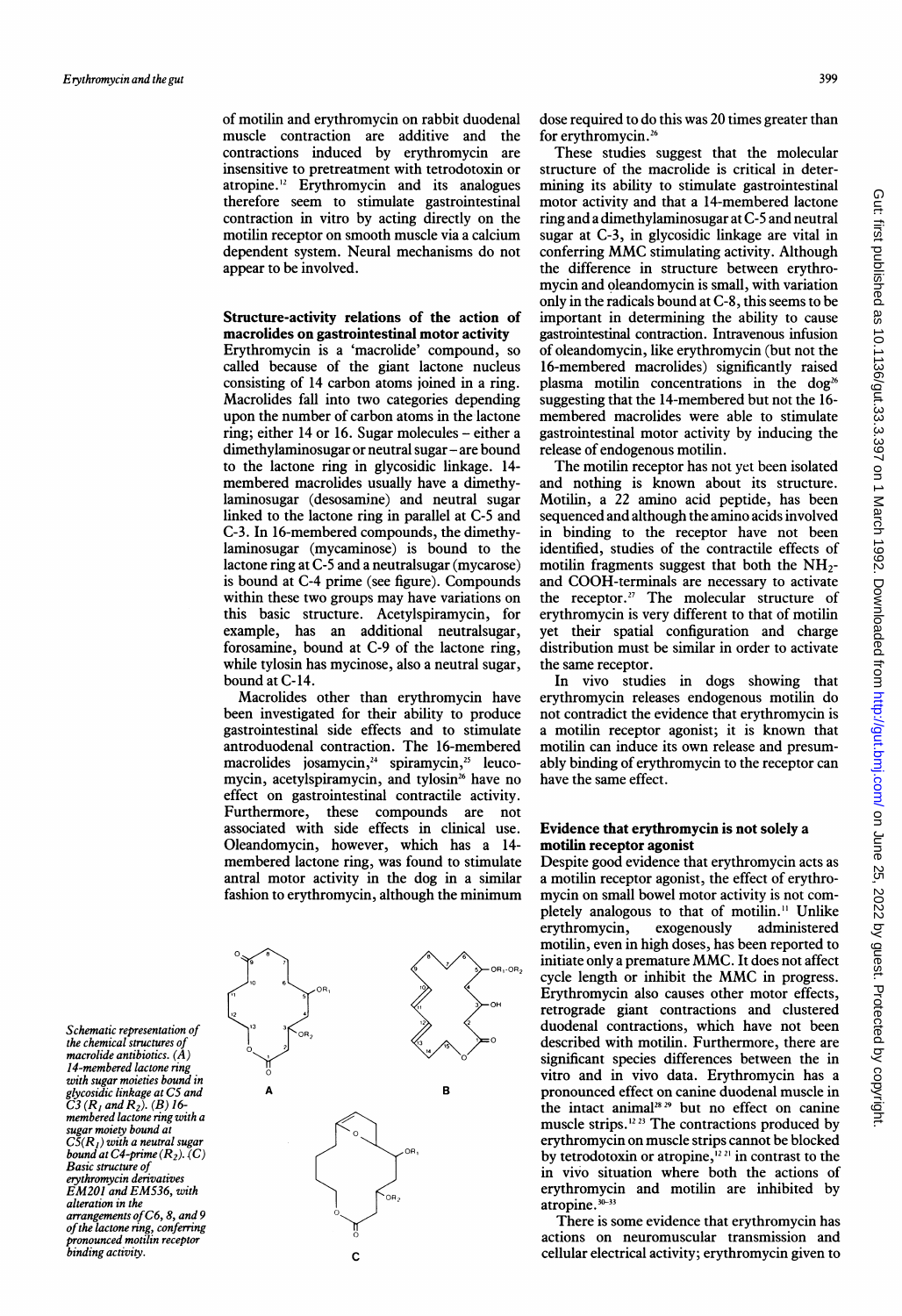normal subjects produces myasthenic like changes in neuromuscular transmission on electromyography but without clinical weakness.<sup>34</sup> These changes could be reversed by edrophonium suggesting that erythromycin has a presynaptic action at the neuromuscular junction. Recently, a patient has been described with myasthenia gravis whose symptoms were worsened by erythromycin.<sup>35</sup> The effect of erythromycin on the ECA of the small bowel with consequent disruption of motor activity might be related to an effect on the cholinergic intrinsic neurones which are thought to be important in the control of the ECA. Erythromycin also has an effect on the cardiac action potential; intravenous infusions of erythromycin lactobionate have been reported in several instances to provoke polymorphic ventricular tachycardia - 'torsades de pointes' - associated with a prolonged Q-T interval on the electrocardiogram. Nattel et al examined the effect of erythromycin on canine isolated Purkinje fibres<sup>36</sup> and found that erythromycin caused dose related reversible prolongation of the Purkinje fibre action potential and reduction of the maximum rate of voltage rise during phase 0. The mechanisms are unknown but one could speculate that erythromycin has an action on the sodium channel of the cell.

#### Potential therapeutic uses of erythromycin as a promotility agent

The prokinetic effect of erythromycin may be of use in certain clinical situations where gastrointestinal smooth muscle function is impaired. Janssens et al examined the effect of erythromycin on impaired gastric emptying in patients with severe diabetic gastroparesis.<sup>37</sup> Intravenous erythromycin (200 mg) shortened prolonged gastric emptying times for both liquids and solids to normal. Four weeks' treatment with oral erythromycin (250 mg three times a day) also improved gastric emptying, but to a lesser degree, suggesting tachyphylaxis. Three of the four patients who had reported symptoms related to gastroparesis were improved with erythromycin. Similar findings were reported with a single intravenous dose of erythromycin having a pronounced effect on gastric emptying in patients with diabetic gastroparesis. Again chronic oral administration (500 mg three times a day) had a reduced effect and the authors concluded that these findings indicated that tolerance to erythromycin developed with long term administration.<sup>38</sup> However, it may not be valid to compare directly the effect of an intravenous and an oral dose oferythromycin; blood erythromycin concentrations were not measured and an intravenous bolus of erythromycin may be a more potent stimulus than the oral preparation and could possibly act by a different mechanism.

The effect of erythromycin in other situations where gastrointestinal motility is impaired has since been examined and although thus far the studies reported are small or only anecdotal, there is an accumulation of evidence that the promotility actions of erythromycin will be useful in a variety of clinical situations. A dose of 250 mg oral erythromycin before each meal

returned gastric emptying to normal in a patient with postvagotomy gastroparesis and this improvement was maintained over eight months' therapy.39 Two patients with Ogilvie's syndrome (reflex ileus) were treated successfully with oral erythromycin.<sup>40</sup>

The effect of intravenous erythromycin on gastrointestinal motility in eight patients with chronic idiopathic intestinal pseudo-obstruction has also been studied.<sup>41</sup> Erythromycin induced phase III motor contractions in all the patients. The usefulness of long term erythromycin in these subjects, and more importantly the effect on symptoms, has not been established. Erythromycin has not so far been reported as a potential prokinetic agent in visceral aganglionosis but it might be anticipated that it is more likely to be helpful in situations where the neural circuitry is preserved, such as intestinal myopathies. Whether current tests of motility are of help in predicting clinical response to erythromycin (or other prokinetic agents) is as yet unclear.

The prokinetic actions of erythromycin have also been put to good use in the siting of naso- or oroduodenal tubes as erythromycin enhances the transit of the tube through the pylorus.<sup>42,43</sup>

We would like to thank the Joint Research Board of St Bartholomew's Hospital and The Rahere Association for financial support.

- 1 Griffith RS, Black HR. Erythromycin. Med Clin N Am 1970;
- 54: 1199-215. 2 McGuire JM, Bunch RL, Anderson RC, et al. 'Ilotycin', a new
- antibiotic. Antibiot Chemother 1952; 2: 281. <sup>3</sup> Klika LJ, Goodman JM. Gastrointestinal tract symptoms from intravenously administered erythromycin.  $\hat{\jmath}$ AMA 1982; 248: 1309.
- 4 Putzi R, Blaser J, Luthy R, Wehrli R, Siegenthaler W. Side-effects due to the intravenous infusion of erythromycin.
- *Injection* 1985; 11: 161–5.<br>
S Shanson DC, Akash S, Harris M, Tadayon M. Erythromycin<br>
stearate 1.5 g, for the oral prophylaxis of streptococcal<br>
bacteraemia in patients undergoing dental extraction:<br>
efficacy and toleran
- 83-90.<br>
6 Downey KM, Chaput de Saintonge DM. Gastrointestinal side<br>
effects after intravenous erythromycin lactobionate. *Br J*<br> *Clin Pharmacol* 1986; 21: 295-9.<br>
7 Pilot MA, Ritchie HD, Thompson H, Zara GP. Alterations i
- gastrointestinal motility associated with erythromycin.<br>[Abstract]. *Br J Pharmacol* 1984; 81: 168P.
- 8 Itoh Z, Nakaya M, Suzuki T, Arai H, Wakabayashi K.<br>8 Itoh Z, Nakaya M, Suzuki T, Arai H, Wakabayashi K. Erythromycin mimics exogenous motilin in gastrointestinal<br>contractile activity in the dog. Am J Physiol 1984; 247:<br>G688–94.
- 9 Tomomasa T, Kuroume T, Arai H, Wakabayashi K, Itoh Z. Erythromycin induces migrating motor complex in human gastrointestinal tract. Dig Dis Sci 1986; 31: 157-61. <sup>10</sup> Sarna SK, Soergel KH, Koch TR, etal. Effects oferythromycin
- 
- 
- on human gastrointestinal motor activity in the fed and<br>
fasted states. *Gastroenterology* 1989; 96: A440.<br>
Otterson MF, Sarna SK. Gastrointestinal motor effects of<br>
erythromycin. Am J Physiol 1990; 259: G355-63.<br>
12 Peete
- 
- motilin receptors and of motilin- and erythromycin-induced<br>contractility in rabbits. *Gastroenterology* 1990; 652–8.<br>14 Janssens J, Vantrappen G, Annese V, Peeters TL, Tijskens G,<br>Rekoumis G. Effect of erythromycin on LES oesophageal body contractility. Gastroenterology 1990; 98: A64.<br>15 Chausade S,
- 15 Chausade S, Michopoulos S, Guerre J, Couturier D.<br>
Erythromycin (ERY), a motilin agonist, increases the<br>
human lower oesophageal sphincter pressure (LESP) by<br>
stimulation of cholinergic nerves. Gastroenterology 1990; 98 A335.
- 16 Depoortere I, Peeters TL, Vantrappen G. Motilin receptors in
- the colon of the rabbit. *Gastroenterology* 1990; 98: A345.<br>17 Hasler W, Heldsinger A, Soudah H, Owyang C. Erythromycin
- promotes colonic transit in humans; mediaton via motilin<br>Teceptors. *Gastroenterology* 1990; 98: A358.<br>18 Catnach SM, Fairclough PD, Trembath RC, O'Donnell LJD,<br>McLean AM, Law PA, *et al.* Effect of oral erythromycin on<br>ga
-